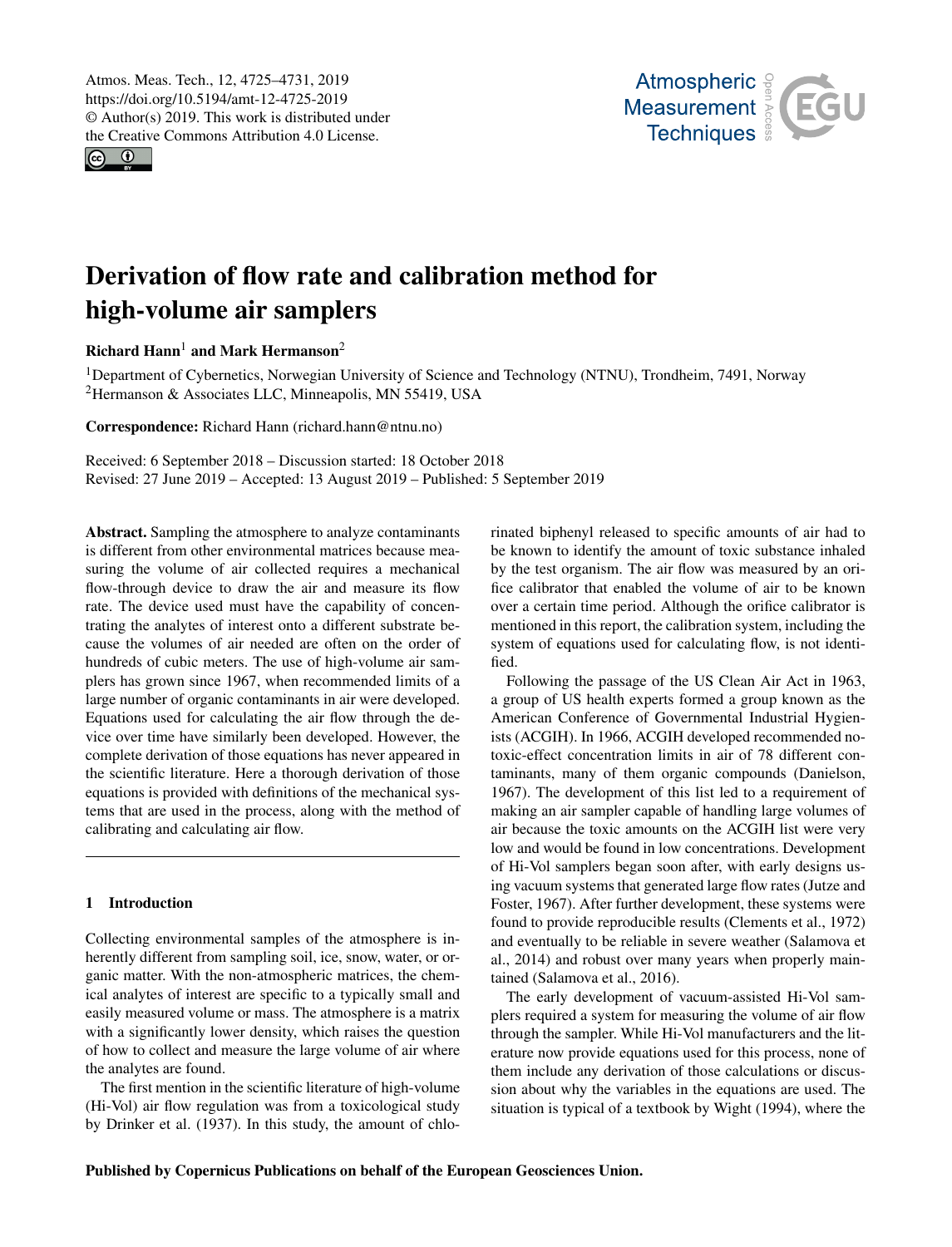basic fluid dynamic principles required for the calculations are outlined, but ultimately the equations are not derived comprehensively. Similarly, the coursework provided by the Air Pollution Training Institute on air sampling (APTI, 1980) presents only the calibration equations along with a multitude of numerical examples, without explaining their origin. Even governmental regulations (40 CFR Appendix B Part 50, US EPA, 2011) and guidelines (US EPA, 1999) focus on the calibration of Hi-Vol samplers but do not derive the procedure in detail. The early literature does not elaborate on the calibration equations. For example, Lynam et al. (1969) investigate different calibration methods for Hi-Vol samplers, showing that significant differences can occur. Similarly, Lee et al. (1972) investigate different methods for measuring suspended particles in air and elaborate in detail on the calibration process of Hi-Vol samplers without deriving any equations. As recently as 2013, ASTM International (2013), in Method D6209-13 for collection of Hi-Vol samples, leave several blanks in sections covering flow control, flow calibration, calibration orifices, and roots meters (Sect. 9.1.2, 9.1.3, 9.1.4 and 9.1.5), all of which are critical to proper calibration. In the calibration section of this method (12.1), there are references to these blanks in Sect. 9.1. Most studies of atmospheric contaminants collected with Hi-Vol samplers assume that the calibration procedure is understood, rarely discuss calibration details, and never include the equations used, this includes Hermanson and Hites (1989), Monosmith and Hermanson (1996), Hermanson et al. (1997, 2003, 2007), Basu et al. (2009), Salamova et al. (2014), and Hites (2018).

The objective here is to derive the calculations required for measurement of air flow, volume, and calibration of a Hi-Vol air sampler that are missing from the scientific literature. These calculations are based on principles of fluid dynamics. The results developed provide the air sampling community with the missing derivation of equations that are based on the physical features of a Hi-Vol system. The outcome will improve an air pollution investigator's understanding of the operational features of Hi-Vol samplers. Some specialty Hi-Vol samplers, including those for  $PM_{10}$ ,  $PM_{2.5}$ , and total suspended particulates (TSPs) have different flow devices (e.g., particle pre-separators) or different metering systems, so the equations derived and conditions discussed here may not fully apply to them.

#### 2 Measuring concentration flow rate

The following presents an educational approach explaining the general physical equations required to derive the concentration of airborne particulate-phase and gas-phase contaminants (e.g., pesticides, polychlorinated biphenyls, polychlorinated dibenzo-p-dioxins and furans, polycyclic aromatic hydrocarbons, flame retardants) with Hi-Vol air samplers. Figure 1 shows a typical device with its main components. An inlet is shielding the internals from the environment. Parti-

Inlet Differential Venturi nozzle pressure gauge Valve Timer (00:00 Pump Outlet

Figure 1. Main components of a typical high-volume air sampler.

cles in the air are captured by a filter, which is permeable for the airflow but will retain particulate matter above a threshold size (depending on the filter type). Gas-phase contaminants are captured with tubes of polyurethane foam (PUF) or other adsorbent substrates (e.g., resin). A flow meter, such as a venturi nozzle with an attached differential pressure gauge, is required to determine the air flow velocity inside the device. The necessary vacuum to force air through the sampler is provided by a pump. A timer connected to the pump measures elapsed sampling time. The air flow rate can be adjusted with a valve. The air that has passed through these filters vents back to the atmosphere via an outlet exhaust pipe. The objective of this sampling is to determine a concentration  $C$  of a mass of contaminants  $m$  in a sampled volume of air V .

$$
C = \frac{m}{V} \tag{1}
$$

The mass of captured particles can be obtained by weighing the filter before and after the sampling. The weight difference  $\Delta m$  will be equal to the mass of captured particles. There is a large sensitivity of the concentration results to errors in weighing, hence special care is advised when handling the filters. When the mass of particles is known, they can be processed further to determine the mass of each contaminant by using various analytical techniques, e.g., those used for various flame retardants by Salamova et al. (2014). If contaminants in the gas phase are investigated, such as pesticides (Hermanson et al., 2007), additional analytical methods must be applied.

The second physical variable required is the volume of the sampled air V. This volume cannot be measured directly. Instead, it is derived by determining the volume of air passing through the sampler per unit time (volume flow rate  $V$ ), multiplied with the sampling duration  $t$ .

$$
C = \frac{m}{\dot{V} \cdot t} \tag{2}
$$

The elapsed sampling time is quantified by using the timer clock mentioned above. The flow rate is determined using

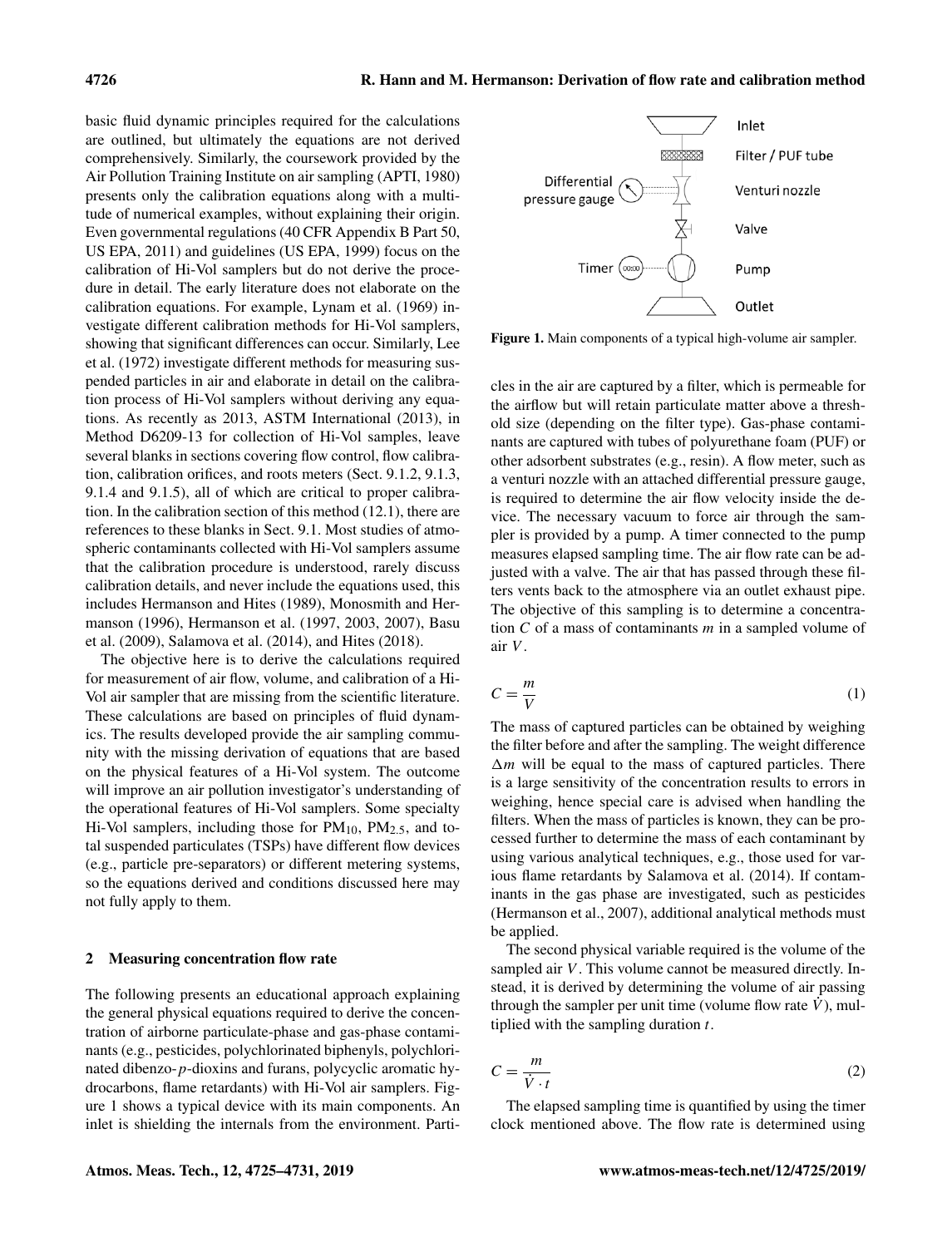the continuity equation: assuming steady flow conditions, the flow rate can be calculated with the flow velocity  $v$  through a given flow cross section A.

$$
\dot{V} = A \cdot v \tag{3}
$$

The flow velocity is measured with a flow device, such as a venturi nozzle or an orifice plate, shown in Figs. 2 and 3. These flow devices exhibit a specific geometry with a given inlet cross section 1 and a constriction 2 shown in Fig. 2. The areas of the cross sections  $A_1$  and  $A_2$  are known. By assuming continuity (no leaks), the flow rates through each cross section must be identical  $\dot{V}_1 = \dot{V}_2$ . Next, Bernoulli's principle of energy conservation is applied to derive the flow velocities from this system. Bernoulli is stating that for incompressible flow (such as in this example) the energy along a streamline is constant. The energy occurs in three different forms: as static pressure p, as dynamic pressure  $\frac{\rho}{2}v^2$  and as hydrostatic pressure  $\rho gh$ , with the fluid density  $\rho$ , the standard gravity  $g$  and the hydrostatic height  $h$ .

$$
p_1 + \frac{\rho}{2}v_1^2 = p_2 + \frac{\rho}{2}v_2^2 \text{ and } A_1 \cdot v_1 = A_2 \cdot v_2 \tag{4}
$$

$$
v_1 = \sqrt{\frac{\Delta p}{c_1 \cdot \rho}} \text{ with } \Delta p = p_2 - p_1
$$
  
and 
$$
c_1 = \frac{1}{2} \cdot \left(1 - \frac{A_1^2}{A_2^2}\right) = \text{constant}
$$
 (5)

Note that the hydrostatic pressure is omitted in this case because of the low density of air and a negligible hydrostatic height difference. The flow velocity  $v_1$  can be expressed by substituting  $v_2$  from the continuity equation into Bernoulli's equation. From this, the flow velocity is derived as a function of pressure difference between the two cross sections, density, and a constant dimensionless factor  $c_1$ . The value of this factor can be quantified if the geometry of the flow device is known. However, as it will be shown below, it is not necessary to determine a numerical value. This is applicable for all constant factors that will be introduced throughout the following discussion.

To quantify the velocity  $v_1$  – which in turn will be used to calculate the volume flow rate  $\dot{V}$  and eventually the concentration  $C$  – two new variables must be determined. The differential pressure  $\Delta p$  can be measured easily with manometers, ranging from digital instruments to simpler devices such as U-tube manometers. The air density  $\rho$  cannot be observed directly and is derived using the ideal gas law, defined by ambient temperature  $T_{\infty}$ , ambient pressure  $p_{\infty}$ , and the specific gas constant for air R.

$$
\rho = \frac{p_{\infty}}{R \cdot T_{\infty}} \tag{6}
$$



Figure 2. Venturi nozzle.

Ambient temperature is directly measured with a thermometer, and ambient pressure is measured with a barometer. Substituting density with the ideal gas law, Eqs. (3) and (6) can be summarized to the following.

$$
v_1 = \sqrt{\frac{\Delta p \cdot T_{\infty}}{c_2 \cdot p_{\infty}}} \text{ with } c_2 = \frac{1}{R} \cdot c_1 = \text{constant}
$$
 (7)

$$
\dot{V} = \sqrt{\frac{\Delta p \cdot T_{\infty}}{c_3 \cdot p_{\infty}}} \text{ with } c_3 = \frac{1}{A_1^2} \cdot c_2 = \text{constant}
$$
 (8)

Note that the constants,  $c_2$  and  $c_3$ , are not dimensionless anymore. Equation (8) shows that the volume flow rate is dependent only on the ambient conditions and a pressure difference. Changes in temperature and pressure (i.e., air density) will affect the value of the sampled air volume. This is an unfavorable characteristic for Hi-Vol sampling because it implies that concentration results must be reported along with the ambient conditions during sampling. To allow for easier comparison between measurements, a standardized volume flow  $V_0$  is introduced. The ambient-condition-specific volume flow rate  $\dot{V}$  can be converted to a standardized volume flow by applying the ideal gas law and the standard ambient conditions for temperature ( $T_0 = 298.15 \text{ K}$ ) and pressure  $(p_0 = 1013.25 \text{ hPa})$ .

$$
\dot{V}_0 = \dot{V} \cdot \frac{\rho}{\rho_0} = \dot{V} \cdot \frac{p_{\infty}}{T_{\infty}} \cdot \frac{T_0}{p_0} = \sqrt{\frac{\Delta p \cdot T_{\infty}}{c_3 \cdot p_{\infty}}} \cdot \frac{p_{\infty}}{T_{\infty}} \cdot \frac{T_0}{p_0}
$$
\n
$$
= \sqrt{\frac{\Delta p \cdot p_{\infty} \cdot T_0}{c_4 \cdot p_0 \cdot T_{\infty}}}
$$
\nwith  $c_4 = \sqrt{\frac{p_0}{T_0}} \cdot c_3 = \text{constant}$  (9)

To underline that Eq. (9) is stating standardized volume flow, the pressure and temperature variables are presented as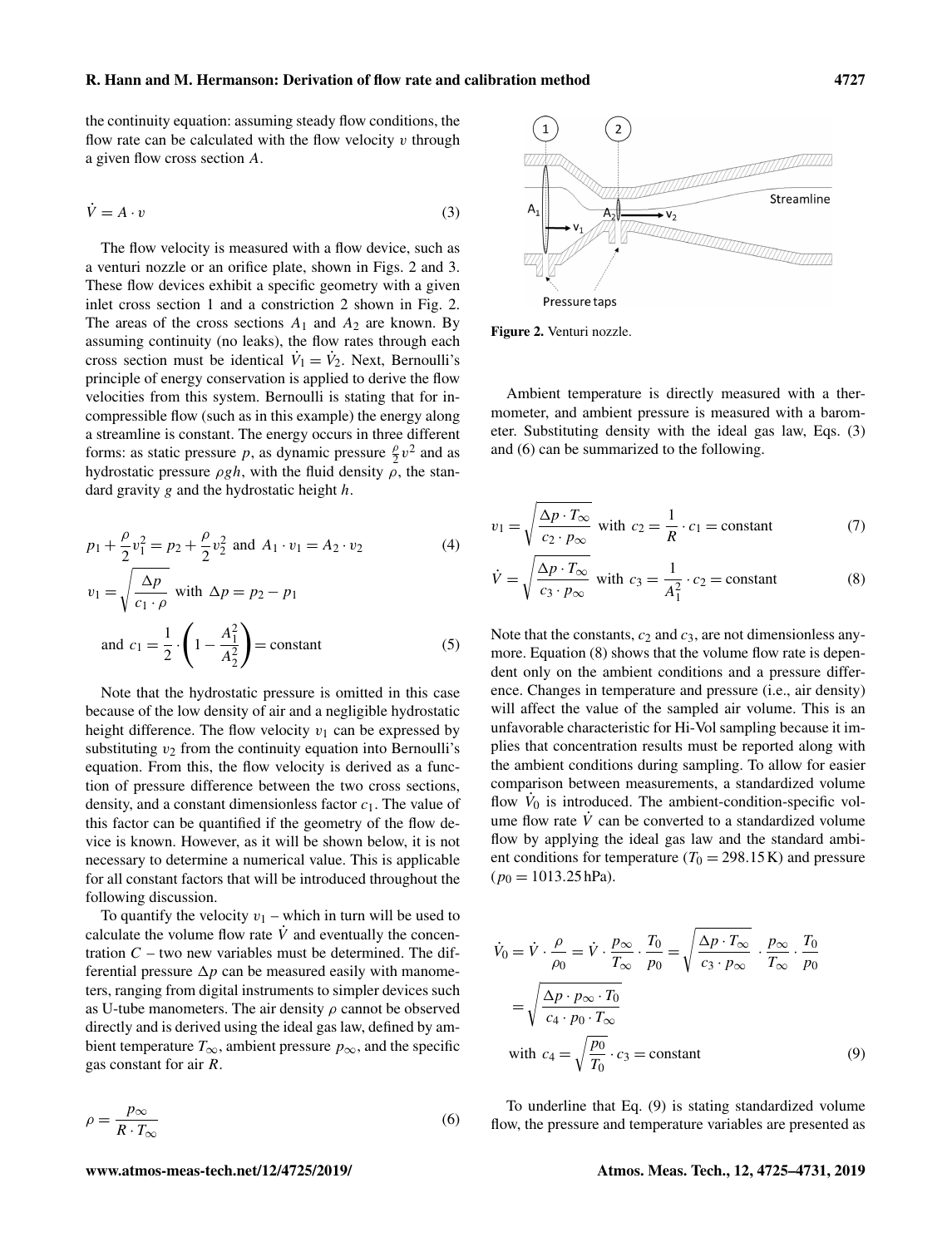

Figure 3. Orifice plate calibrator.



Figure 4. Calibration using a linear correlation with intercept and slope.

normalized, dimensionless terms, i.e.,  $\frac{p_{\infty}}{p_0}$  and  $\frac{T_0}{T_{\infty}}$ . Finally, we can include all the above derivations into Eq. (1).

$$
C = \frac{m}{V} = \frac{m}{\sqrt{\frac{\Delta p \cdot p_{\infty} \cdot T_0}{c_4 \cdot p_0 \cdot T_{\infty}} \cdot t}} = f(m, t, \Delta p, T_{\infty}, p_{\infty})
$$
(10)

Equation (10) presents all variables required to be physically measured and necessary to derive the contaminant concentration: contaminant mass, sampling time, differential pressure at the flow device, ambient temperature, and ambient pressure.

#### 3 Calibration method

The necessity of calibrating the volume flow rate arises from the fact that Eq. (10) contains the unknown constant  $c_4$ . This constant not only represents the constant physical parameters but can also be used to account for second-order effects that have not been included in the equations, such as internal pressure loss, imperfect flow conditions, and flow obstructions. Assuming a direct proportional impact of these missing effects, a linear correlation can account for them and also the constant physical parameters. To define this linear correlation, a slope and an intercept must be found. This can be achieved by using a temporary calibration device to quantify the true, exact flow rate through the system at several pump pressures and to correlate that with Eq. (10). The linear correlation between the true flow rate  $\dot{V}_{\text{True}}$  with the unknown flow rate  $\dot{V}_0$  can be expressed by introducing a calibration slope ( $a_{\text{Calibration}}$ ) and calibration intercept ( $b_{\text{Calibration}}$ ) in Eq. (9).

$$
\dot{V}_{\text{True}} = \frac{1}{a_{\text{Calibration}}} \left( \dot{V}_0 - b_{\text{Calibration}} \right)
$$
\n
$$
= \frac{1}{a_{\text{Calibration}}} \left( \sqrt{\Delta p \cdot \frac{p_{\infty} \cdot T_0}{p_0 \cdot T_{\infty}}} - b_{\text{Calibration}} \right) \tag{11}
$$

The aim of the calibration process is to determine the numeric value of the calibration slope and intercept. First, the true flow through the air sampler is determined by using a temporary calibration device, typically with an orifice plate (Fig. 3). The true flow is evaluated at several flow rates (adjusted by regulating the pump voltage or the flow valve in Fig. 1). Second, the true flow rates are correlated to the differential pressure readings with the aforementioned linear approach in Eq. (11). The method is visualized in Fig. 4.

The calibration process will be described for the example of a Tisch Environmental Inc. TE-PUF polyurethane foam high-volume air sampler (Tisch, 2015). This sampling unit uses a venturi nozzle as a flow device and a Magnehelic<sup>®</sup> differential pressure gauge. For the calibration, an orifice calibrator is mounted on the sampler. The calibrator essentially consists of a cylindrical can with an orifice plate and a pressure tap (Fig. 3). Despite its simple construction, it is a highly accurate and robust calibration device (Wight, 1994).

To obtain the flow rate through the orifice calibrator  $\dot{V}_{\text{Orifice}}$ , the same principles (continuity and Bernoulli between 1 and 2 in Fig. 3) are applied again. Following Eqs. (3)–(9), the orifice flow rate will depend on a pressure difference  $\Delta p$  between those two reference points. Instead of using a differential pressure gauge, this pressure difference is determined by using a U-tube manometer (slack tube). Bernoulli's principle (between 3 and 4 in Fig. 3) will be used to obtain this pressure difference from the U-tube manometer. One end of the manometer (3) is attached to the pressure tap on the calibration device ( $p_3 = p_2$ ), while the other end (4) is opened to ambient conditions ( $p_4 = p_\infty = p_1$ ).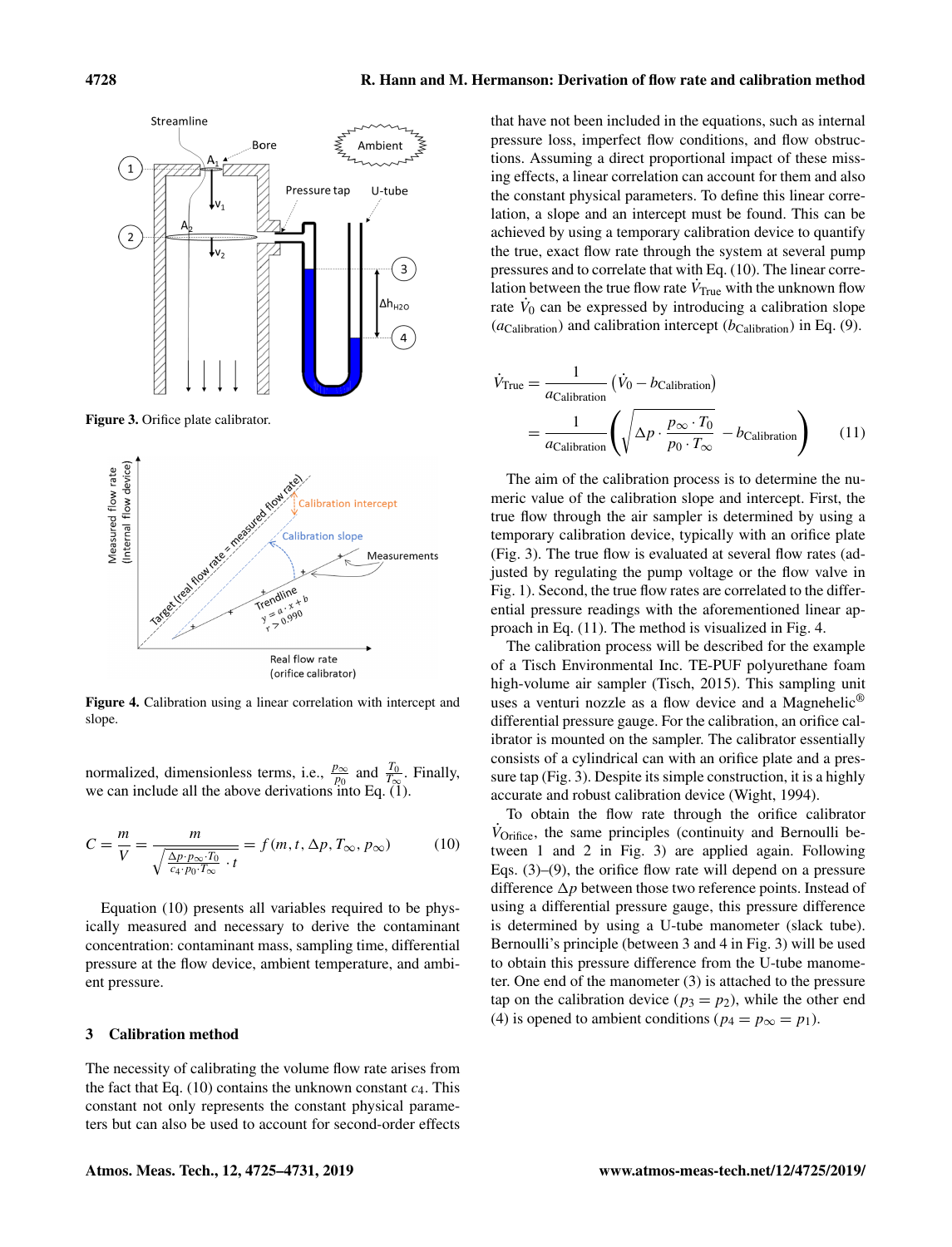$$
p_3 + \rho_{\text{H}_2\text{O}} \cdot g \cdot h_3 = p_4 + \rho_{\text{H}_2\text{O}} \cdot g \cdot h_4 \tag{12}
$$

$$
\Delta p_{\rm H_2O} = \rho_{\rm H_2O} \cdot g \cdot \Delta h_{\rm H_2O} \text{ with } \Delta h_{\rm H_2O} = h_4 - h_3 \qquad (13)
$$

$$
\dot{V}_{\text{Orifice}} = \sqrt{\frac{\Delta h_{\text{H}_2\text{O}} \cdot p_{\infty} \cdot T_0}{c_5 \cdot p_0 \cdot T_{\infty}}} \text{ with}
$$
\n
$$
c_5 = \frac{1}{\rho_{\text{H}_2\text{O}} \cdot g} \cdot c_4 = \text{constant}
$$
\n(14)

Note that the slack tube is filled with water ( $\rho_{\text{water}} \approx$ 1000 kg m−<sup>3</sup> ), hence the hydrostatic pressure term in the Bernoulli equation cannot be neglected anymore. Because the water in the U-tube is static (flow velocities are zero), the dynamic pressure term vanishes. Equation (14) for the orifice volume flow rate is very similar to Eq. (9). It contains an unknown constant of physical parameters:  $c_5$ . To determine this constant, and to account for second-order effects, the same principle as for Eq. (11) is applied: the flow rate is correlated with a linear function.

$$
\dot{V}_{\text{TrueOrifice}} = \frac{1}{a_{\text{Orifice}}} \left( \dot{V}_{\text{Orifice}} - b_{\text{Orifice}} \right)
$$
\n
$$
= \frac{1}{a_{\text{Orifice}}} \left( \sqrt{\Delta h_{\text{H}_2\text{O}} \cdot \frac{p_{\infty} \cdot T_0}{p_0 \cdot T_{\infty}}} - b_{\text{Orifice}} \right) \tag{15}
$$

The slope  $a$ <sub>Orifice</sub> and offset  $b$ <sub>Orifice</sub> are determined in a calibrated, laboratory environment, typically by the manufacturer of the orifice calibrator and provided as documentation for the orifice calibrator. Note that the orifice calibrator needs to be calibrated regularly by the manufacturer in order to maintain the calibration chain (laboratory–calibration device–sampler).

With the pressure difference from the U-tube manometer and the orifice slope and offset,  $\dot{V}_{\text{TrueOrifice}}$  can be calculated and the values correlated to the unknown device flow rate  $\dot{V}_0$ to obtain the true flow through the sampler  $\dot{V}_{\text{True}}$ , Eq. (11). For this, several observations  $n$  of the flow rate through the calibrator device  $\dot{V}_{\text{TrueOrifice}}$  and the sampler flow rate  $\dot{V}_0$  are taken. For each observation, readings of the differential pressure gauge (Magnehelic<sup>®</sup>) and the slack tube are taken.

The slope and intercept can be graphically determined by using a linear trend line and by plotting the results of the calibration measurements in a graph shown in Fig. 4. The  $x$  axis represents the flow rate for the orifice calibrator  $(x = \dot{V}_{\text{TrueOrifice}})$  and the y axis the flow term for the internal flow device  $\left(y = \sqrt{\Delta p \cdot \frac{p_{\infty} \cdot T_0}{p_0 \cdot T_{\infty}}} \right)$  $\frac{p_{\infty} \cdot T_0}{p_0 \cdot T_{\infty}}$ . The slope and the intercept of the resulting trend line are the sought-after calibration factors  $a_{\text{Calibration}}$  and  $b_{\text{Calibration}}$  in Eq. (11). As an alternative to the graphic solution, the following equations can be applied to numerically determine the slope and intercept.

$$
a_{\text{Calibration}} = \frac{\sum (\dot{V}_{\text{TrueOrifice}} \cdot \dot{V}_{\text{True}}) - \frac{\sum \dot{V}_{\text{TrueOrifice}} \cdot \sum \dot{V}_{\text{True}}}{n}}{\sum (\dot{V}_{\text{TrueOrifice}})^2 - \frac{(\sum \dot{V}_{\text{TrueOrifice}})^2}{n}} \qquad (16)
$$

$$
b_{\text{Calibration}} = \frac{\sum \dot{V}_{\text{True}}}{n} - m_{\text{Calibration}} \cdot \frac{\sum \dot{V}_{\text{Orifice}}}{n}
$$
 (17)

The results are expected to show a very strong correlation because the flow through the orifice calibrator and the sampling device should be identical. A very low coefficient of correlation, e.g.,  $r < 0.990$  (Tisch, 2015), could be an indication that there is an error in the system, such as a leak, which should be investigated before starting the measurements. The coefficient of correlation can be calculated with Pearson's equation or extracted from the graphical solution. Examples of the calibration calculations with numeric values can be found in various places in the literature, e.g., Tisch (2015) or APTI (1980).

There are several aspects that can lead to an erroneous calibration, related to operator mistakes and technical issues with the sampler. In both cases, the results obtained from the measurement may be meaningless. One way of identifying a flawed calibration is to operate two Hi-Vol samplers near each other (co-located sampling). This method is similar to analyzing duplicate laboratory samples and is expected to result in similar calibration results. When significant differences between the co-located samplers occur, the calibration procedure and the technical integrity of the samplers should be investigated.

#### 4 Conclusions

This paper provides a missing piece of information in the literature regarding air sampling in the environment, showing that, by its nature, air sampling is a more complex process than sampling other environmental matrices. We have shown the variables and derivation of the equations used for calculating the air flow rate through a Hi-Vol air sampler and the process used for calibration of that flow rate. This allows investigators to identify the mass of contaminant found in a volume of air, once the analytical work has been completed. This detailed explanation of the process and equations allows a deeper understanding of the required variables and can be used for error estimation purposes.

*Data availability.* No data sets were used in this article.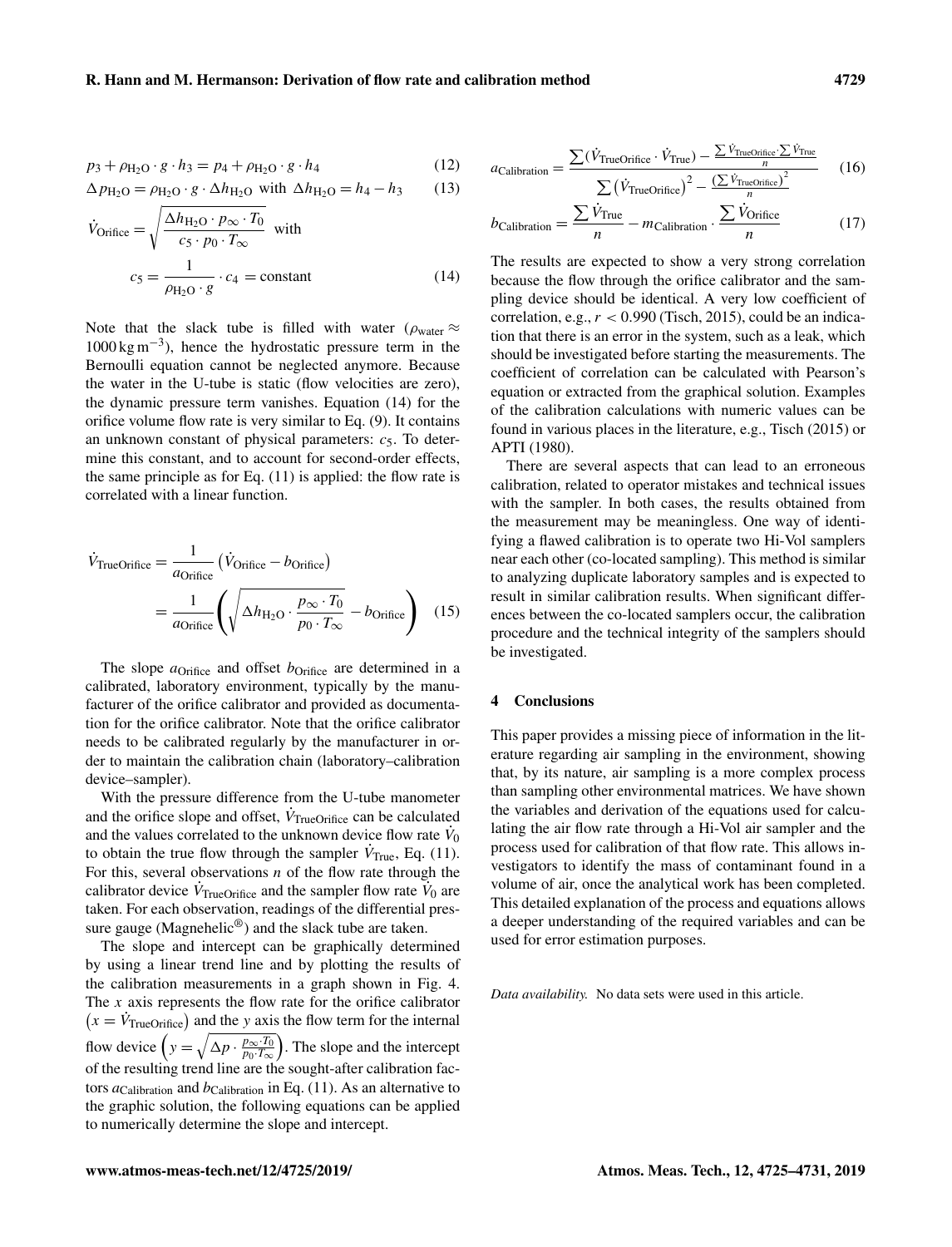## Appendix A: Notations

The following symbols are used in this paper.  $\rho =$  density  $\left[\text{kg m}^{-3}\right]$  $A = \text{area} \left[ \text{m}^2 \right]$  $a = slope$  $b =$ intercept  $C =$  concentration  $\lceil \text{kg m}^{-3} \rceil$  $c = constant$ g = standard gravity  $\lceil m s^{-2} \rceil$  $h =$ height[m]  $m = \text{mass} [kg]$  $n =$  number of observations  $[-]$  $p =$  pressure [Pa]  $R = \text{specific gas constant} \left[ \text{J kg K}^{-1} \right]$  $r =$  Pearsons correlation coefficient  $[-]$  $T =$  temperature [ $\textdegree$ K]  $t =$  time [s]  $V =$  volume of air  $\left[ m^3 \right]$  $\dot{V}$  = volume flow  $\left[\text{m}^3 \text{ s}^{-1}\right]$  $v =$  velocity  $\lceil \text{ms}^{-1} \rceil$